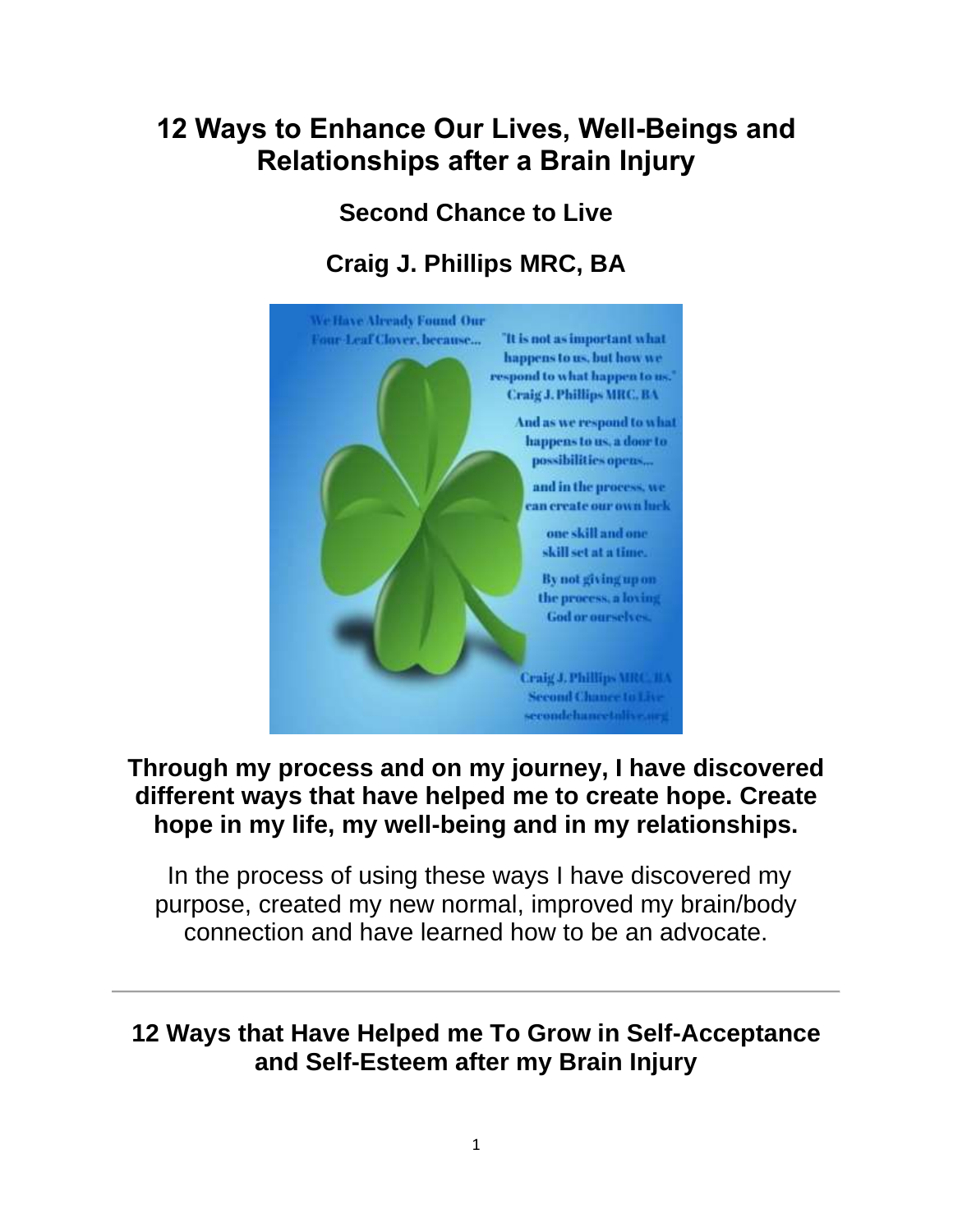These 12 ways may also help you to create hope your life, wellbeings and relationships. In the process discover your purpose, create your new normal, improve your brain/body connection and help you to be an advocate**.**

**You don't have to do everything**

**"When one door of happiness closes another door opens, but so often we look at the close door that we do not see the one which has been opened for us." Helen Keller**

#### **"I am only one, but still, I am one. I cannot do everything, but still, I can do something; and because I cannot do everything, I will not refuse to do something that I can do." Helen Keller**

1- Admitted that we are powerless over the impact and effects of our brain injury and invisible disability. That our lives have forever changed because of our brain injury. Although we are powerless over the impact of our brain injury and our invisible disability, we are not helpless. As a result, we no longer need to feel like a victim or that we are helpless because of our brain injury or our invisible disability.

2- Came to believe that a power greater than ourselves could help us to accept what we are powerless to change (the impact of our brain injury and our invisible disability). Consequently, we can rely on the power that many of us have found to be God. We can rely on a loving God to help us to stop sabotaging and undermining our lives, well-beings and relationships by trying not to be impacted by a brain injury. We can rely on a loving God to help us to accept ourselves and to create a good life for ourselves.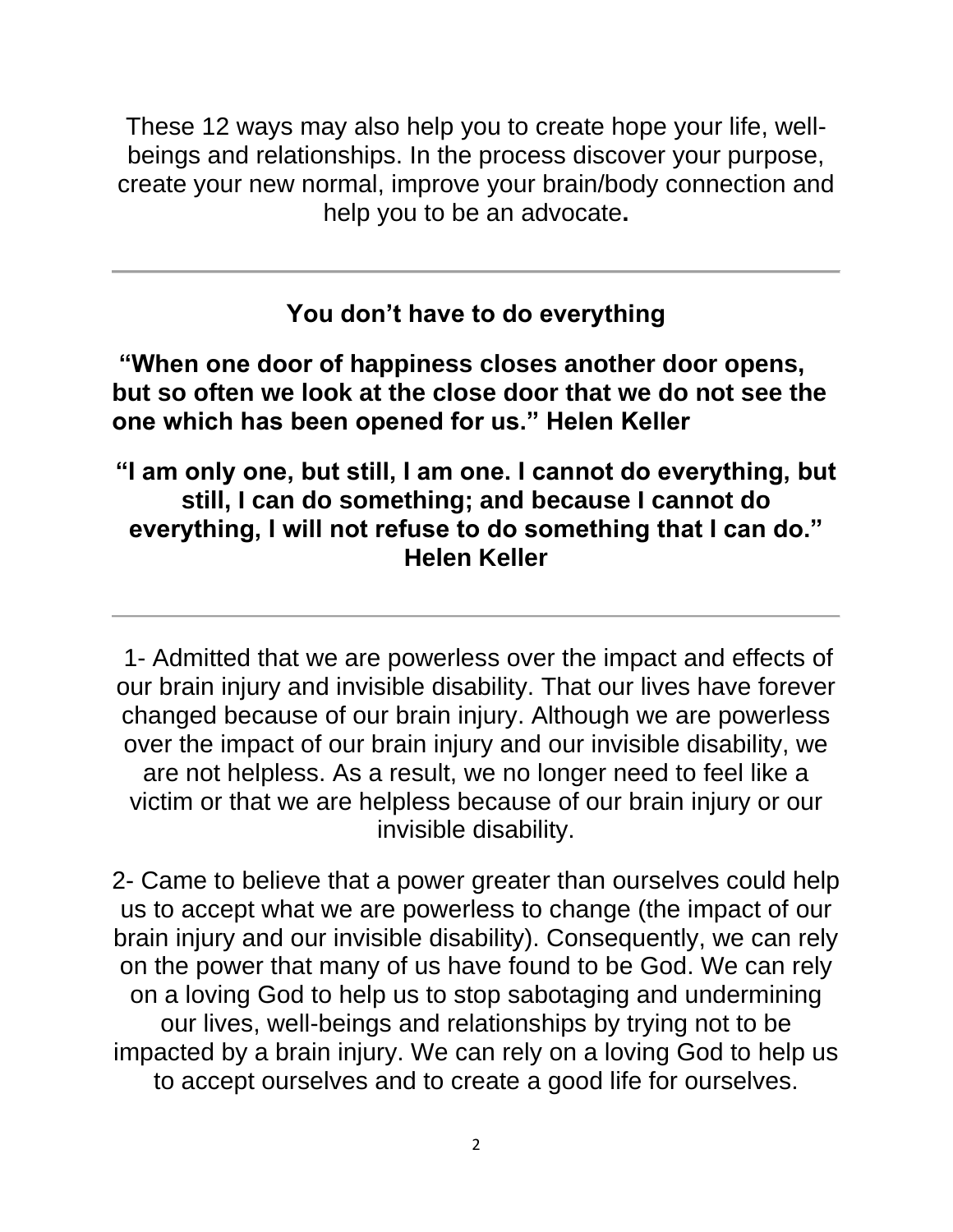3-With the awareness that we need this power in our lives, we can make a decision to ask Him to lead and guide our process and journey. We no longer have to figure things out on our own. Instead, we can ask Him to help us own our power. Own our power as an individual living with a brain injury and an invisible disability. Own our power through what we can do, not what we can't do. Own our power (what is in our power to control) in our mind, body, spirit, soul and emotions in ways that work for us, a little at a time and one day at a time.

4- With the help of a loving God, we can begin to examine areas of our lives that no longer work for us. That undermine and sabotage our lives, our well-beings and our relationships. With the help of a loving God, we can look for patterns. Patterns such as defense mechanisms in which we defend, answer and explain what we can't do. Patterns that keep you and I feeling like a victim of our brain injury, an invisible disability and our circumstances.

5- We no longer have to remain isolated because of what we are no longer able to accomplish with our lives. By admitting to ourselves, a loving God and another person what we are unable to accomplish, we can come out of the shadows of isolation and break free from feelings of alienation. Alienation from ourselves, a loving God and other people because of what we cannot accomplish. In the process, we can learn how to trust, again. Trust a loving God, ourselves and other people.

6- Through being sick and tired of being sick and tired of getting the same results, we become willing to try something different. Try something different to get different results. Through being willing, we can ask a loving God to help us to stop doing things that no longer work. In the process, we become entirely ready to let go of what no longer works for us.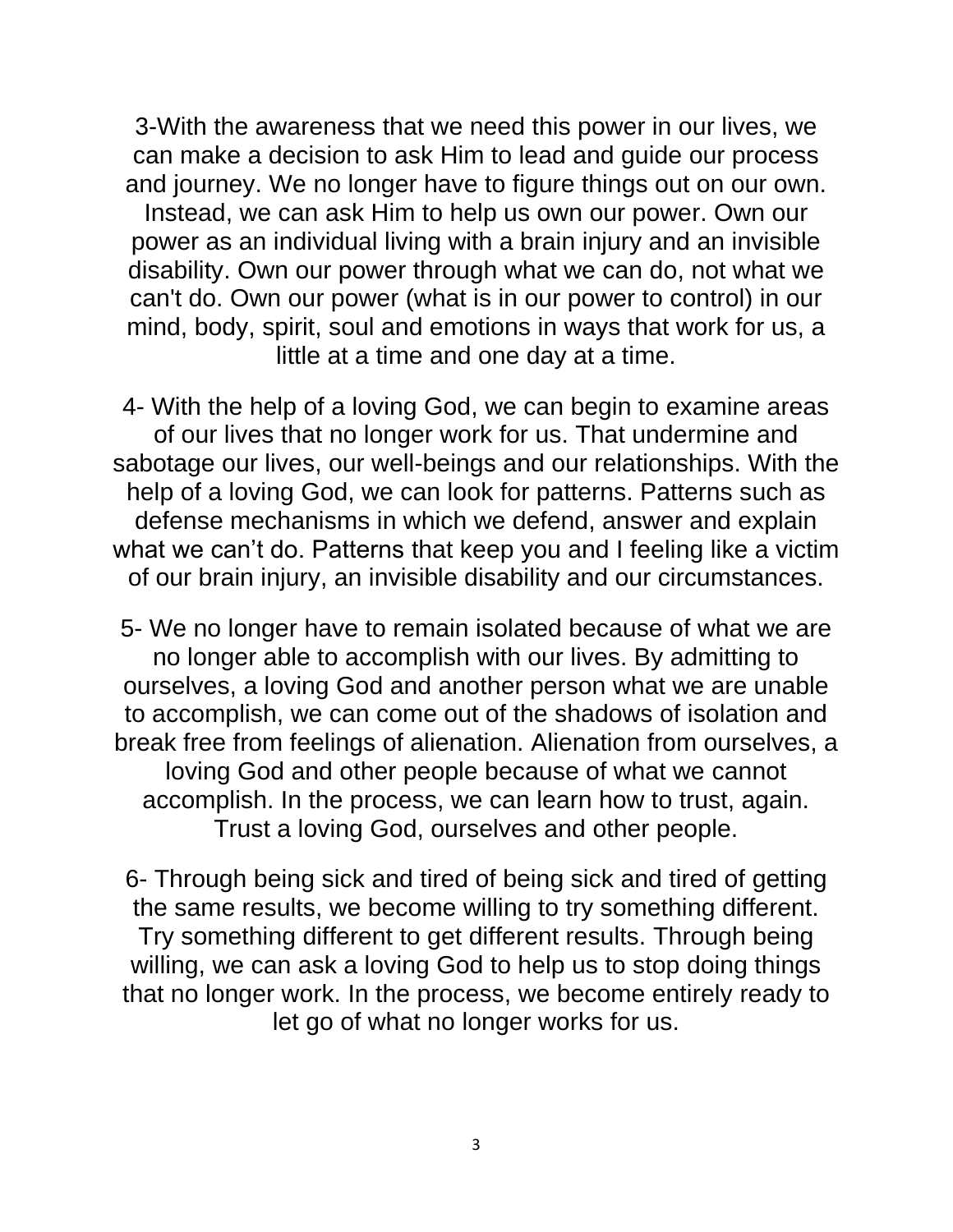

7- Through being ready to let go of what no longer works for us, we can be actively involved in the process of discovering how to use our gifts, talents and abilities in ways that will work for us. We can humbly ask a loving God to help us in this process of this selfdiscovery. In the process of letting go and discovering what works for us we can have peace in our lives and relationships.

8- Through letting go of what no longer works we can pursue what works for us. We can stop being a prisoner to our deficits and imitations. As a result, we can stop fighting with and against ourselves by trying to prove that we do not have those deficits and limitations. We can become the individual that we decide to be in our lives.

9- We can let go of the life that we had planned to create the life that works for us. In the process, we can learn how to own the power in our mind, body, spirit, soul and emotions. We can create our new normal in ways that work for us through our mind, body, soul, spirit and emotions.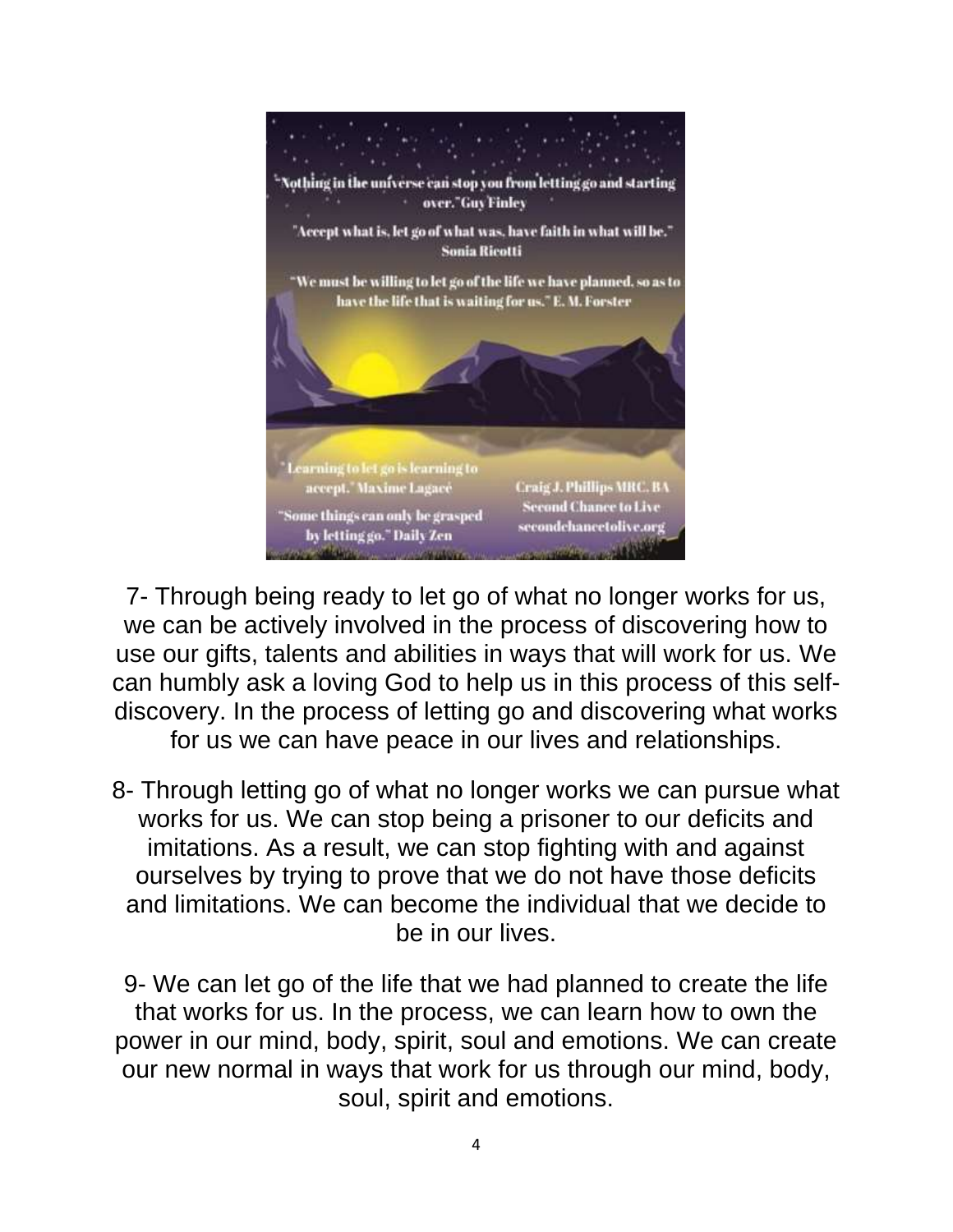10 - We don't have to figure out how everything will fit together as we seek to own the power in our mind, body, spirit, soul and emotions. Instead, we can ask a loving God to lead, guide and direct our steps each day. In the process, we can trust that the dots will connect forward.

11- We can let go of the outcomes by trusting the process, a loving God and ourselves. We can learn to trust through doing the footwork and letting go of the outcomes. We can let go of the outcomes one day at a time. We can trust that more will be revealed with time.

12- As we grow in the understanding of ourselves (with the help of a loving God) we continue to use our gifts, talents and abilities. Use our gifts, talents and abilities in ways that work for us. In the process, we learn from our circumstances, our experiences, our lessons and opportunities. In the process, we actively participate in our lives, well-beings, relationships and the creation of our destinies. Creation of our destinies, one day at a time.

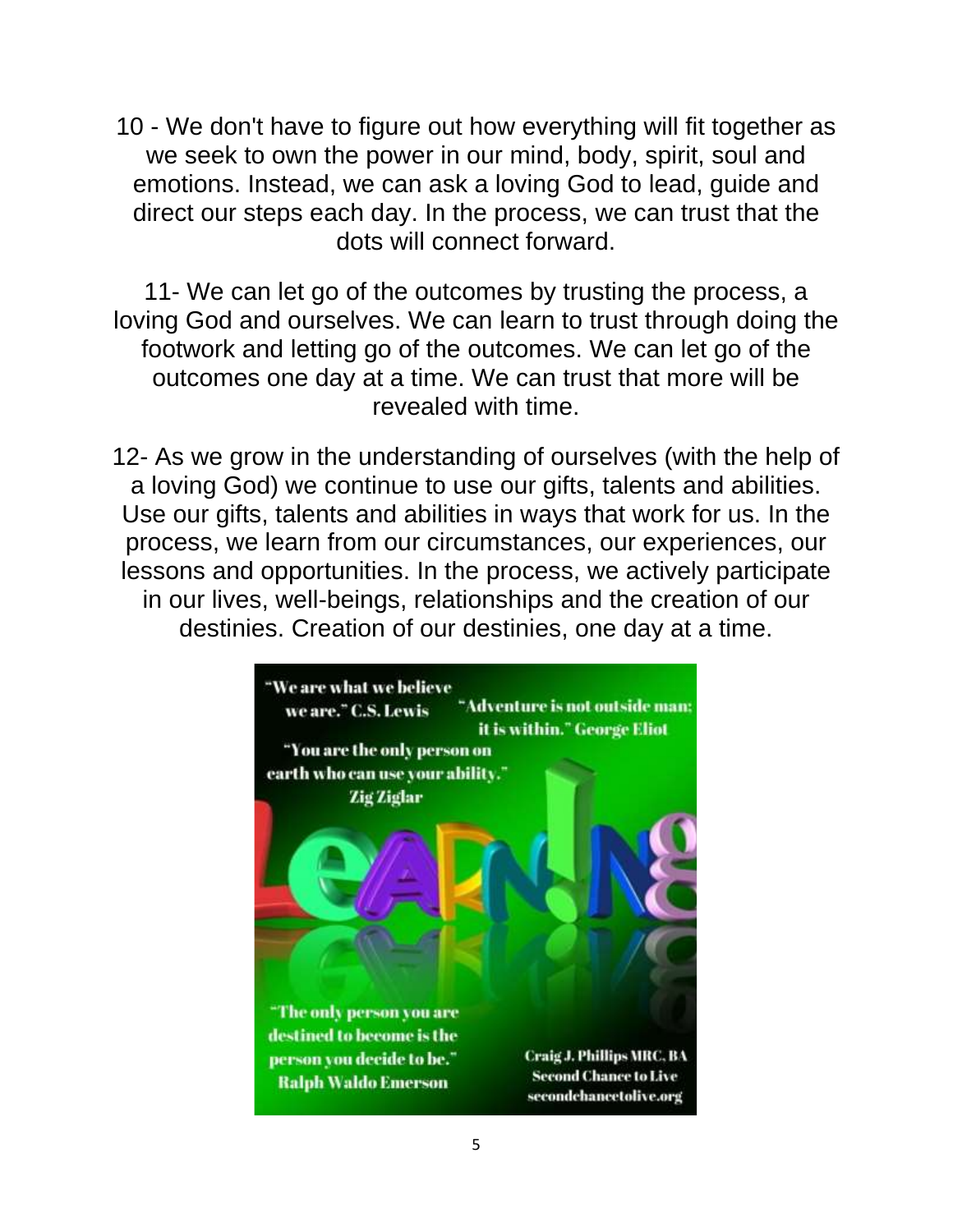**Seven other Programs/ Presentation that I am available to Give to your Hospital Group, Association or Organization.**

**Available to Present through Zoom or in Person**

**[Finding Purpose after Brain Injury and Stroke Presentation](https://secondchancetolive.org/wp-content/uploads/2021/08/Finding-Purpose-after-Brain-Injury.pdf)**

**[Acceptance and Creating a New Normal after Brain Injury](https://secondchancetolive.org/wp-content/uploads/2021/08/Understanding-Invisible-Disabilities-Acceptance-and-Creating-Our-New-Normal-1.pdf)  [and Stroke Presentation](https://secondchancetolive.org/wp-content/uploads/2021/08/Understanding-Invisible-Disabilities-Acceptance-and-Creating-Our-New-Normal-1.pdf)**

**[Neuroplasticity, Setting Goals and Creating Hope After Brain](https://secondchancetolive.org/wp-content/uploads/2021/11/Neuroplasticity-Setting-Goals-and-Creating-Hope-After-Brain-Injury-and-Stroke-Power-Point-Presentation.pdf)  [Injury and Stroke Presentation](https://secondchancetolive.org/wp-content/uploads/2021/11/Neuroplasticity-Setting-Goals-and-Creating-Hope-After-Brain-Injury-and-Stroke-Power-Point-Presentation.pdf)**

**[Believing in Ourselves through Self-Advocacy —](https://secondchancetolive.org/wp-content/uploads/2022/03/Believing-in-Ourselves-through-Self-Advocacy-Owning-Our-Power-Presentation-Craig-J.-Philllips-MRC-BA-2.pdf) A Guide to [Owning Our Power after Brain Injury and Stroke Presentation](https://secondchancetolive.org/wp-content/uploads/2022/03/Believing-in-Ourselves-through-Self-Advocacy-Owning-Our-Power-Presentation-Craig-J.-Philllips-MRC-BA-2.pdf)**

**[Making Our Lives Magical One Day at a Time after Brain](https://secondchancetolive.org/wp-content/uploads/2022/01/Making-Our-Lives-Magical-after-a-Brain-Injury-and-Stroke-A-Progression-of-Brain-Injury-Recovery-One-Day-at-a-Time.pdf)  [Injury and Stroke](https://secondchancetolive.org/wp-content/uploads/2022/01/Making-Our-Lives-Magical-after-a-Brain-Injury-and-Stroke-A-Progression-of-Brain-Injury-Recovery-One-Day-at-a-Time.pdf)**

**[Cultivating Healthy Relationships after Brain Injury and](https://secondchancetolive.org/wp-content/uploads/2022/02/Creating-Healthy-Relationships-after-Brain-Injury-and-Stroke-Presentation-Craig-J.-Phillips-Second-Chance-to-Live-1.pdf)  [Stroke](https://secondchancetolive.org/wp-content/uploads/2022/02/Creating-Healthy-Relationships-after-Brain-Injury-and-Stroke-Presentation-Craig-J.-Phillips-Second-Chance-to-Live-1.pdf)** 

**[Living with a Brain Injury and an Invisible Disability –How are](https://secondchancetolive.org/wp-content/uploads/2022/05/Living-with-a-Brain-Injury-and-an-Invisible-Disability-How-are-You-Defining-Success-Presentation-6.pdf)  [You Defining Success?](https://secondchancetolive.org/wp-content/uploads/2022/05/Living-with-a-Brain-Injury-and-an-Invisible-Disability-How-are-You-Defining-Success-Presentation-6.pdf)**

**See Below for a Full List of Self-Advocacy Resources for Ongoing Brain Injury Recovery**